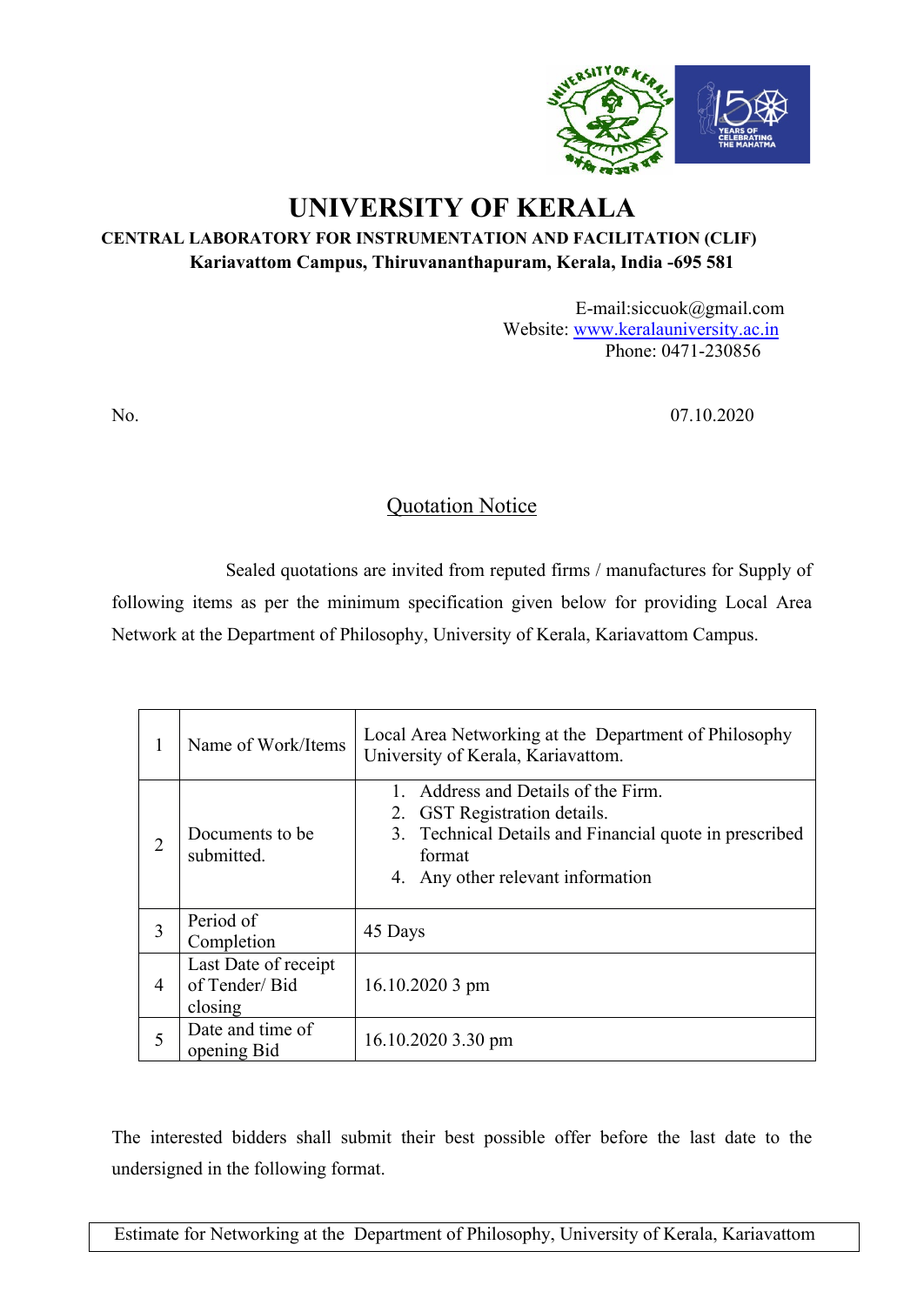|                |                                                            |                         |                         | <b>Materials</b> |              |      |       |                               |
|----------------|------------------------------------------------------------|-------------------------|-------------------------|------------------|--------------|------|-------|-------------------------------|
| N <sub>0</sub> | Item                                                       | Quantit<br>$\mathbf{y}$ | Unit                    | Rat<br>${\bf e}$ | Total amount | Make | Model | Warrant<br>y<br>(in<br>years) |
| $\mathbf{1}$   | Cat6 UTP Cable                                             | 650                     | Mtr                     |                  |              |      |       |                               |
| $\overline{2}$ | <b>Information Outlet</b>                                  | 21                      | <b>Nos</b>              |                  |              |      |       |                               |
| $\overline{3}$ | Singleshutter<br>faceplate                                 | 21                      | <b>Nos</b>              |                  |              |      |       |                               |
| $\overline{4}$ | $3/3$ SMB (box)                                            | 21                      | <b>Nos</b>              |                  |              |      |       |                               |
| $\overline{5}$ | RJ 45 Connectors                                           | 21                      | <b>Nos</b>              |                  |              |      |       |                               |
| 6              | 25mm White ISI<br>PVC Pipe with<br>accessories             | 170                     | Mtr                     |                  |              |      |       |                               |
| $\tau$         | 20mm White ISI<br>PVC Pipe with<br>accessories             | 100                     | Mtr                     |                  |              |      |       |                               |
| 8              | Cat 6 1mtr Patch<br>cord                                   | 21                      | <b>Nos</b>              |                  |              |      |       |                               |
| 9              | Ethernet Switch (24<br>Port, 1000 Mbps,<br>Rack Mountable) | $\mathbf{1}$            | No.                     |                  |              |      |       |                               |
|                |                                                            |                         |                         | Labour           |              |      |       |                               |
| $\mathbf{1}$   | Cat6 UTP Laying<br>Charges                                 | 650                     | Mtr                     |                  |              |      |       |                               |
| $\overline{2}$ | RJ 45 / IO<br>Termination<br>Charges                       | 42                      | <b>Nos</b><br>$\bullet$ |                  |              |      |       |                               |
| $\overline{3}$ | Faceplate Fixing<br>Charges                                | 21                      | <b>Nos</b>              |                  |              |      |       |                               |
| $\overline{4}$ | 3/3 PVC Box fixing<br>Charges (Surface)                    | 21                      | <b>Nos</b>              |                  |              |      |       |                               |
| 5              | 20mm/25mm/32m<br>m PVC Pipe Laying<br>Charges              | 270                     | Mtr                     |                  |              |      |       |                               |
| 6              | Installation of<br>Switch                                  | $\mathbf{1}$            | No.                     |                  |              |      |       |                               |

#### **Scope of the Work**

 The present work is to Providing Local Area Network at the Department of Philosophy situated in the University of Kerala Kariavattom Campus. The supplier has to be supply, install and commissioning the system. The entire quote shall form an integrated system. The existing facility shall be utilized. If any additional components are needed for the satisfactory completion of the work, the supplier shall add the item in the above list.

### **Terms and conditions**